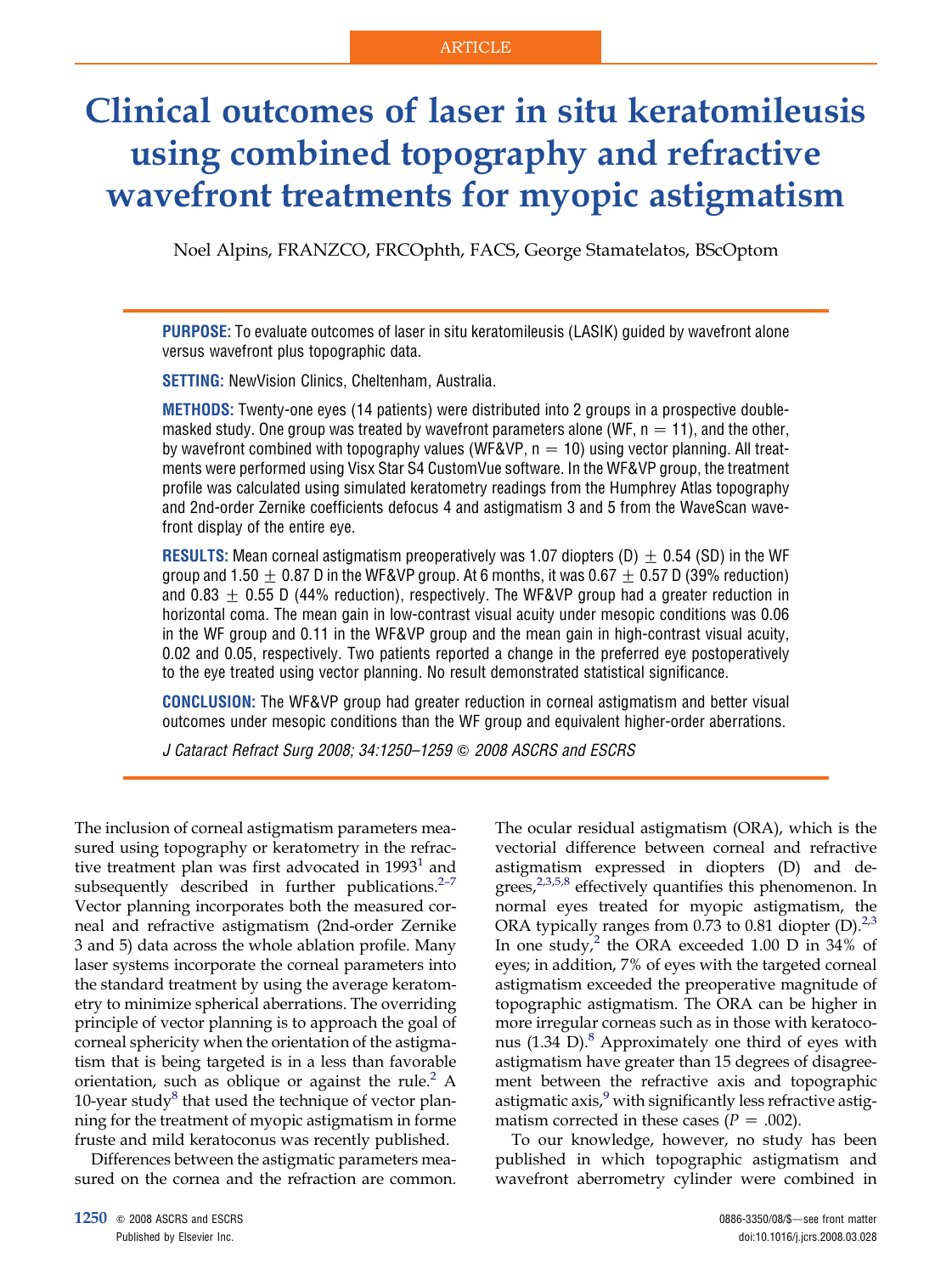a systematic treatment paradigm. This study was performed to determine at the least equivalence or a trend in improvement in visual outcomes, with no adverse effects, by incorporating topographic astigmatism values in the surgical treatment plan. This would provide the assurance necessary to produce the results of the vector planning process on a larger scale by expanding the trial to other centers.

Because of the small number of eyes in this study, statistical significance between the 2 groups was not anticipated. In addition, there was an insufficient number of eyes to divide the data into dependent pairs of eyes and independent eyes. Scatter plots were used to display equivalence and trends in data. The number of eyes necessary to gain statistical significance equal to or less than 0.05 was calculated (Appendix  $1$ )<sup>[10](#page-9-0)</sup> using repeated analysis-of-variance measures. This provides a guide to facilitate further studies by other investigators to achieve statistically valid conclusions.

## PATIENTS AND METHODS

This prospective double-masked study comprised 21 eyes of 14 patients who were randomly assigned to 1 of 2 groups and treated for myopic astigmatism using the laser in situ keratomileusis (LASIK) technique. All patients had bilateral LASIK; seven patients had bilateral LASIK and 7 patients, unilateral LASIK. The WF group consisted of 6 right eyes and 5 left eyes and the WF&VP group, 6 right eyes and 4 left eyes. One group (WF,  $n = 11$ ) was treated with treatment profiles obtained from the wavefront aberrometry alone and the other (WF&VP,  $n = 10$ ), with wavefront aberrometry plus vector planning using the method described by Alpins.[2](#page-9-0)

The odd number of eyes in 1 group occurred because 1 eye of the last patient recruited into the study was used as 20th eye and both the patient's eyes met the inclusion requirements. The study was in compliance with the principles of the 1964 Helsinki Declaration.

The refraction calculated from the WaveScan wavefront aberrometry (Visx) of the entire eye represents the 2nd-order spherocylindrical parameters (defocus 4, astigmatism 3, and astigmatism 5 Zernike polynomial terms). The treatment profile in the WF&VP group was modified in magnitude<br>and direction using vectorial calculations<sup>[1,2,5,7,8,11](#page-9-0)</sup> by the Alpins Statistical System for Ophthalmic Refractive surgery Techniques (ASSORT) planning module (Figure 1). Both the modified spherocylindrical parameters and the measured wavefront aberrometry were provided to AMO/ Visx to enable the adjustment required to the CustomVue treatment profile in these 2nd-order components; however, the higher-order aberration (HOA) measurements were not specifically modified. The ablation profiles were then returned to NewVision Clinics for treatment of the WF&VP group. The WF group was treated using the ablation profiles obtained from the WaveScan Wavefront aberrometer. Iris registration was used in both groups, and the wavefront map was manually chosen (not automatically recommended by the wavefront instrument) from a minimum of 3 acquisitions. The choice of wavefront map was based on the quality of the WaveScan image accompanying the treatment, which had to be in focus and well centered, have minimal eyelid/ eyelash occlusions, and match the manifest refraction within  $\pm$  0.75 D for sphere,  $\pm$  0.50 D for cylinder, and 15 degrees for axis (as recommended by the aberrometer's manufacturers). The topography data used were the measured simulated keratometry from an acquisition on which the data were not distorted by lid drooping, an unstable tear film, or both.

The treatment in the WF&VP group was set to leave  $60\%$ of the ORA corrected on the cornea (instead of the customary 100%) and 40% in the wavefront refraction 2nd-order component (instead of the customary 0%). This percentage was based on a calculated average optimized distribution in a previous study<sup>[8](#page-9-0)</sup> of the treatment of myopic astigmatism in patients with forme fruste or mild keratoconus. This can be extended to normal eyes as the magnitude of the ORA is less in these patients and therefore less challenging with regards to corneal and refractive astigmatism outcomes. The decision to leave this percentage constant for all treatments



Figure 1. The ASSORT planning screen showing an emphasis of 40% topography and 60% wavefront refraction on the ORA.

Accepted for publication March 28, 2008.

From the NewVision Clinics (Alpins, Stamatelatos), Cheltenham, and the University of Melbourne (Alpins), Melbourne, Australia.

Dr. Alpins has a financial interest in the ASSORT program used for calculation of the treatment parameters and examination of outcomes. Mr. Stamatelatos is a consultant to ASSORT Pty Ltd.

Presented at the XXIV Congress of the European Society of Cataract & Refractive Surgeons, London, United Kingdom, September 2006.

AMO/Visx provided the 10 vision keycards required for the combined wavefront and topography values treatment.

Dimitri Chernyak, PhD, and George Dai, PhD, AMO/Visx Inc., set up the treatment profiles for the vector-planning group. Jenny Lee, MSc, BOptom, designed the protocol and analysis of the patient questionnaire. Gemma Walsh, BOptom, provided surgical assistance and implementation of the treatment profiles. James Ong, BSc Optom, PhD and Felicity Allen, PhD provided statistical analyses.

Corresponding author: Noel Alpins, FRANZCO, FRCOphth, FACS, 7 Chesterville Road, Cheltenham, Victoria 3192, Australia. E-mail: [nalpins@unimelb.edu.au.](mailto:nalpins@unimelb.edu.au)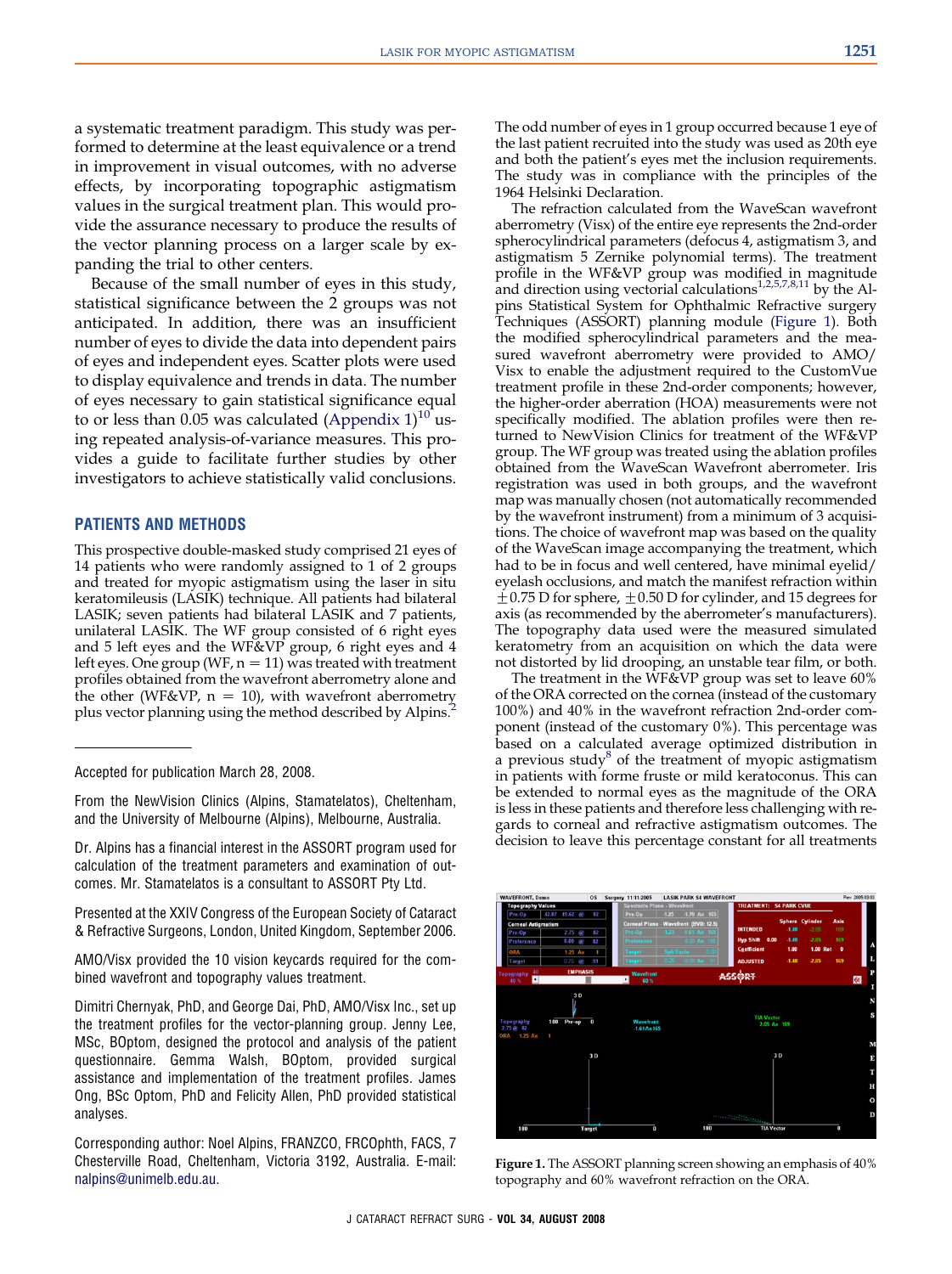was based on creating fewer variables that would influence outcomes between the 2 groups. The WF group had the customary settings based on parameters obtained from the WaveScan Wavefront aberrometry measurements alone. The final theoretical targets for corneal and refractive astigmatism were chosen to ensure that the maximum amount of astigmatism possible for each eye was being treated.<sup>[2](#page-9-0)</sup>

Inclusion criteria consisted of myopic astigmatism, a refractive wavefront cylinder of -1.00 D or greater, an ORA of 0.75 D or greater, and a best corrected visual acuity (BCVA) of 20/30 or better. Cases of form fruste keratoconus, hyperopic or mixed astigmatism, and visually significant cataracts were excluded from the study. Forme fruste and mild keratoconic eyes were identified by criteria outlined in a previous study.<sup>[8](#page-9-0)</sup> These include a superior-inferior keratometric difference of more than 1.50 D on topography, distorted keratometry mires, and a thinner than average cornea  $(<510 \mu m)$  with the thinnest point displaced inferiorly.

Patients who met the inclusion criteria were chosen consecutively and randomized where only 1 eye of a patient was eligible for inclusion. When both eyes were suitable for the study, the eye with the higher ORA was allocated to the WF&VP group and the other to the WF group; this was stipulated by AMO/Visx so the study group would have the greater challenge.

A thorough ophthalmological assessment and examination included a clinical history, uncorrected visual acuity (UCVA) and best corrected visual acuity (BCVA) using the Medmont AT-20R (100 cd/m<sup>2</sup> with manifest and cycloplegic refractions), low-contrast visual acuity (10% contrast, 90% saturation) and high-contrast visual acuity (90% contrast, 10% saturation) using the HiLo contrast chart (NVRI, National Vision Research Institute) at 3 m under photopic (80 cd/m<sup>2</sup>) and mesopic (3 cd/m<sup>2</sup>) lighting conditions. Log-MAR charts were used because the linear scale allows for meaningful interpretation of gains and losses of lines of BCVA.

Contrast acuities were measured with spectacle correction to determine the best potential in each case. Slitlamp microscopy, intraocular pressure, ophthalmoscopy, corneal keratometry (Topcon), topography (Humphrey Atlas), and ultrasonic pachymetry (Pocket II, Quantel Medical) were routinely performed. Preoperative and postoperative examinations were performed using the same contrast chart, aberrometer for wavefront parameters, keratometer, and topographer for simulated keratometry under similar lighting conditions. The treatment mode for the eye(s) was unknown to the patient, surgeon, and examiner.

Bilateral LASIK was performed on the same day in all cases by the same surgeon (N.A.). Before aberrometry measurements, patients were placed in a dark room for approximately 15 minutes. Aberrometry was performed using the WaveScan wavefront system with a minimum of 3 acquisitions, and no eyedrops were used to dilate the pupils. The corneal flaps were created with a nasal hinge using the SiS Amadeus microkeratome (Surgical Instruments Systems, Ltd., AMO) and a nominal  $140 \mu m$  head. A residual stromal bed of  $270 \mu m$  or more was left in all eyes. The ablations were performed using the Visx Star S4 excimer laser with Custom-Vue software. Iris Registration was performed after the corneal flap was lifted in all cases. When Iris Registration was not achieved at first, 2 additional attempts were made. To prevent stromal bed dehydration, iris registration software was not used if capture was not achieved by the third attempt. The optical zone varied from 6.5 to 7.0 mm depending

on the pupil size and the ablation required, but it was consistent between the 2 eyes of each patient.

Local anesthetic drops of oxybuprocaine hydrochloride 0.4% (BNX 0.4) were administered. Patients had the option of taking 5 mg diazepam (Valium) preoperatively. Bion Tears 0.4 mL (dextran 0.1% and hydroxy propyl methylcellulose 0.5%) was used as a lubricating agent during the microkeratome pass for each procedure, followed at completion by chloramphenicol 0.5% drops (CPL 0.5) and preservative-free prednisolone sodium phosphate 0.5% drops (PRED 0.5).

Postoperatively, transparent plastic shields were placed over the eyes. The shields were kept in place overnight, removed the next morning, and then applied again over the next 2 nights during sleep. Chloramphenicol 5 mg/mL (Chlorsig) and fluorometholone acetate 1 mg/mL (Flarex) were prescribed 3 times a day for 1 week followed by carmellose sodium 5 mg/mL lubricating drops (Cellufresh) over the subsequent month.

All patients were informed of their inclusion in the study preoperatively but not made aware of which treatment would be applied to their eye(s). Patients for whom both eyes qualified for the study were advised that 1 eye would have wavefront treatment (WF group) and the other wavefront plus vector planning (WF&VP group) but were not informed which treatment each eye received. The treatment paradigms, prepared and administered by the same clinical optometrist (G.S.), were revealed when all 6-month reviews were completed.

Postoperative visits were scheduled for 1 day, and 1, 3, and 6 months. Manifest refraction, UCVA, BCVA, keratometry (excluding day 1), and slitlamp examinations were performed at all visits. Additional tests performed 3 and 6 months postoperatively included corneal topography, wavefront aberrometry (physiological dilation of pupils), and low-contrast visual acuity and high-contrast visual acuity under photopic and mesopic conditions.

To allow accurate comparison of aberrations, all aberrations were standardized to a pupil diameter of 5.0 mm using the Visx RMS Tool software, where RMS stands for root mean square. All postoperative examinations were conducted by the same examining optometrist (G.S).

A subjective questionnaire was given to each patient preoperatively and 1, 3, and 6 months postoperatively. Each participant was asked to rate the degree of glare sensitivity with oncoming headlights while driving at night, problems with halos around lights, driving at night on a sliding 0 to 10 scale, and whether he or she had a preference for 1 eye over the other. The study took 12 months to complete; all surgery was performed between October 2005 and March 2006, with the 6-month follow-up concluding in October 2006.

### RESULTS

The mean age of the 14 patients in the study was 34 years (range 22 to 49 years). Seven patients were women, and 7 were men.

#### Ocular Residual Astigmatism

The mean ORA preoperatively was  $1.00 \pm 0.16$  D (range 0.80 to 1.32 D) in the WF group and 1.06  $\pm$ 0.23 D (range 0.77 to 1.18 D) in the WF&VP group ([Table 1\)](#page-3-0). Six months postoperatively, the mean ORA was 0.73  $\pm$  0.25 D and 0.82  $\pm$  0.42 D, respectively.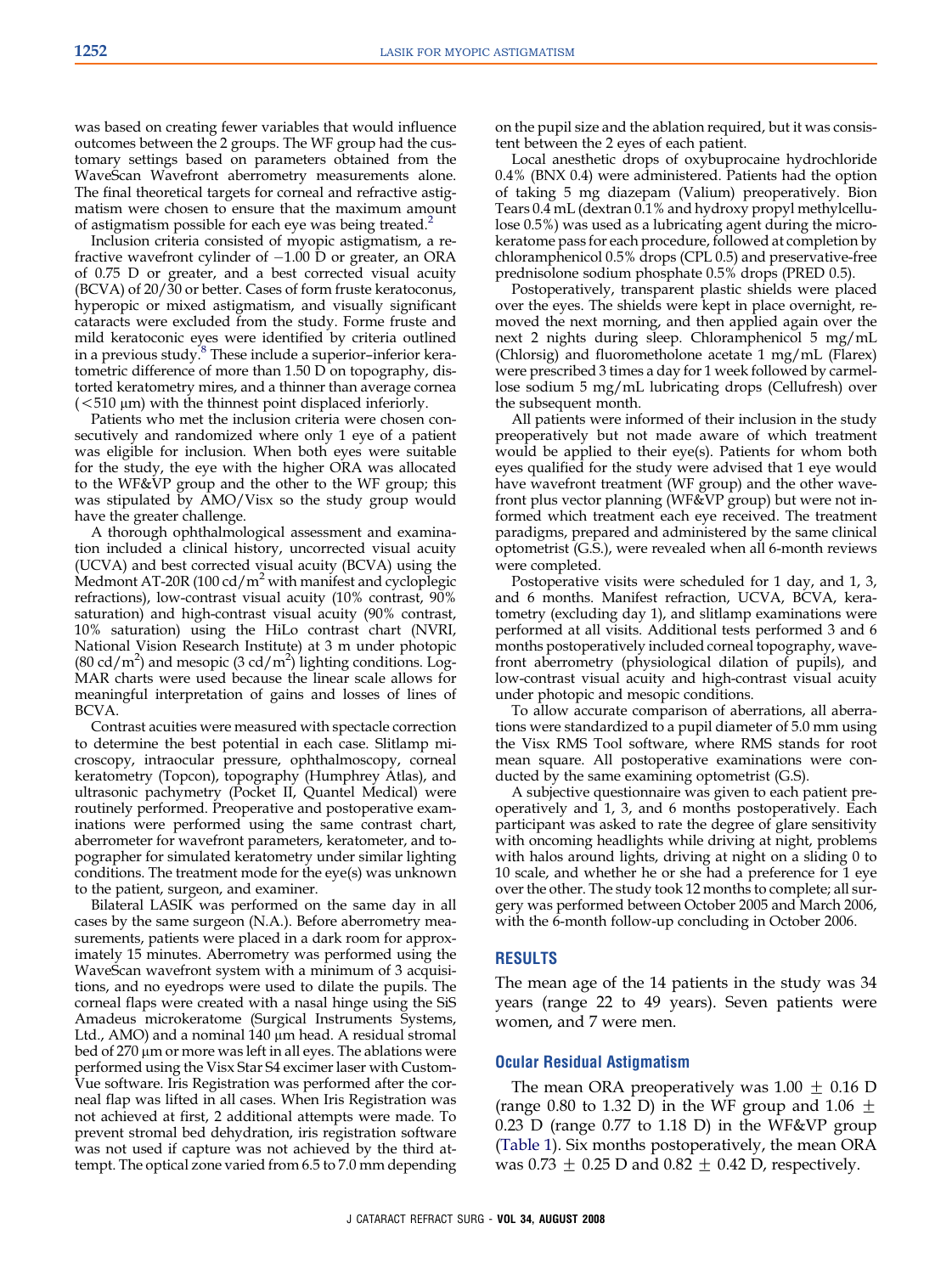<span id="page-3-0"></span>

| Table 1. Reduction in mean corneal (topography<br>and<br>keratometry) astigmatism 6 months postoperatively. |                               |                                    |
|-------------------------------------------------------------------------------------------------------------|-------------------------------|------------------------------------|
| Astigmatism Reduction (D)                                                                                   | <b>WF Group</b><br>$(n = 11)$ | <b>WF&amp;VP Group</b><br>$(n=10)$ |
| By topography                                                                                               |                               |                                    |
| Preop, mean $\pm$ SD                                                                                        | $1.07 \pm 0.54$               | $1.50 \pm 0.87$                    |
| Postop 6 mo, mean $\pm$ SD                                                                                  | $0.67 + 0.57$                 | $0.83 \pm 0.55$                    |
| Simple subtraction                                                                                          | $-0.40$                       | $-0.67$                            |
| Change $(\%)$                                                                                               | $-39$                         | $-44$                              |
| By keratometry                                                                                              |                               |                                    |
| Preop, mean $\pm$ SD                                                                                        | $1.13 + 0.93$                 | $1.49 \pm 0.95$                    |
| Postop 6 mo, mean $\pm$ SD                                                                                  | $0.75 \pm 0.42$               | $0.84 \pm 0.50$                    |
| Simple subtraction                                                                                          | $-0.38$                       | $-0.65$                            |
| Change $(\%)$                                                                                               | $+9$                          | $-34$                              |

## Corneal Astigmatism

The mean preoperative corneal astigmatism by topography was 1.07 D in the WF group and 1.50 D in the WF&VP group. Six months postoperatively, the mean reduction (calculated from the reduction in each single eye) was 39% (95% confidence interval [CI],  $-66.89\%$  to  $-10.56\%$ ) in the WF group and  $44\%$ (95% CI, -59.38% to -29.02%) in the WF&VP group (Table 1 and Figure 2). The difference in corneal astigmatism reduction was greater between the 2 groups when the percentage reductions by keratometry were used (Table 1).

#### Refractive Astigmatism

The mean preoperative astigmatism by wavefront refraction (spectacle plane) was  $-1.71$  DC for the WF



Figure 2. Corneal astigmatism (topography), postoperative versus preoperative. The lines of best fit show a greater reduction in corneal astigmatism in the WF&VP group.

group and -1.69 DC for the WF&VP group. At 6 months, the mean reduction (calculated from the reduction in each single eye) was 69% in the WF group and 55% reduction in the WF&VP group (Table 2). Individual measurements on a scatterplot [\(Figure 3\)](#page-4-0) show an overall equivalence between the 2 groups. Similar mean percentage reductions in refractive astigmatism were shown using manifest refraction (Table 2) and were also calculated from the reductions in each single eye.

### Total Astigmatism (Corneal Plus Refractive)

Using both wavefront and topography parameters, the mean reduction in total astigmatism at 6 months was  $-1.58$  D in the WF group and  $-1.62$  D in the WF&VP group (Table 2). The WF&VP group also had a greater mean reduction in total astigmatism by manifest and keratometry measurements (Table 2).

## Visual Outcomes

**Preoperative** The 2 groups had the same mean BCVA (– $0.01\pm0.03$  logMAR, WF group; – $0.01\pm0.06$  log-MAR, WF&VP group) and very similar low-contrast and high-contrast visual acuities under mesopic and photopic conditions ([Table 3A](#page-4-0)).

Six Months Postoperative The mean gain in lowcontrast visual acuity (logMAR) under mesopic conditions was 0.06 in the WF group and 0.11 in the WF&VP group. The mean gain in corrected high-contrast visual

Table 2. Mean reduction in refractive (wavefront and manifest) astigmatism and in total astigmatism (wavefront plus topography and manifest plus keratometry) 6 months postoperatively.

| Astigmatism Reduction (D)    | WF Group<br>$(n = 11)$ | WF&VP Group<br>$(n = 10)$ |
|------------------------------|------------------------|---------------------------|
| By wavefront                 |                        |                           |
| refraction (spectacle plane) |                        |                           |
| Preop, mean $\pm$ SD         | $-1.71 \pm 0.45$       | $-1.69 \pm 0.51$          |
| Postop 6 mo, mean $\pm$ SD   | $-0.53 \pm 0.24$       | $-0.74 \pm 0.37$          |
| Simple subtraction           | $-1.18$                | $-0.95$                   |
| Change $(\%)$                | $-69$                  | $-55$                     |
| By manfest refraction        |                        |                           |
| (spectacle plane)            |                        |                           |
| Preop, mean $\pm$ SD         | $-1.68 \pm 0.55$       | $-1.76 \pm 0.70$          |
| Postop 6 mo, mean $\pm$ SD   | $-0.43 \pm 0.40$       | $-0.68 \pm 0.44$          |
| Simple subtraction           | $-1.25$                | $-1.08$                   |
| Change $(\%)$                | $-73$                  | $-61$                     |
| Wavefront refraction plus    |                        |                           |
| topography                   |                        |                           |
| Postop 6 mo, mean            | $-1.58$                | $-1.62$                   |
| Manifest refraction plus     |                        |                           |
| keratometry                  |                        |                           |
| Postop 6 mo, mean            | $-1.63$                | $-1.73$                   |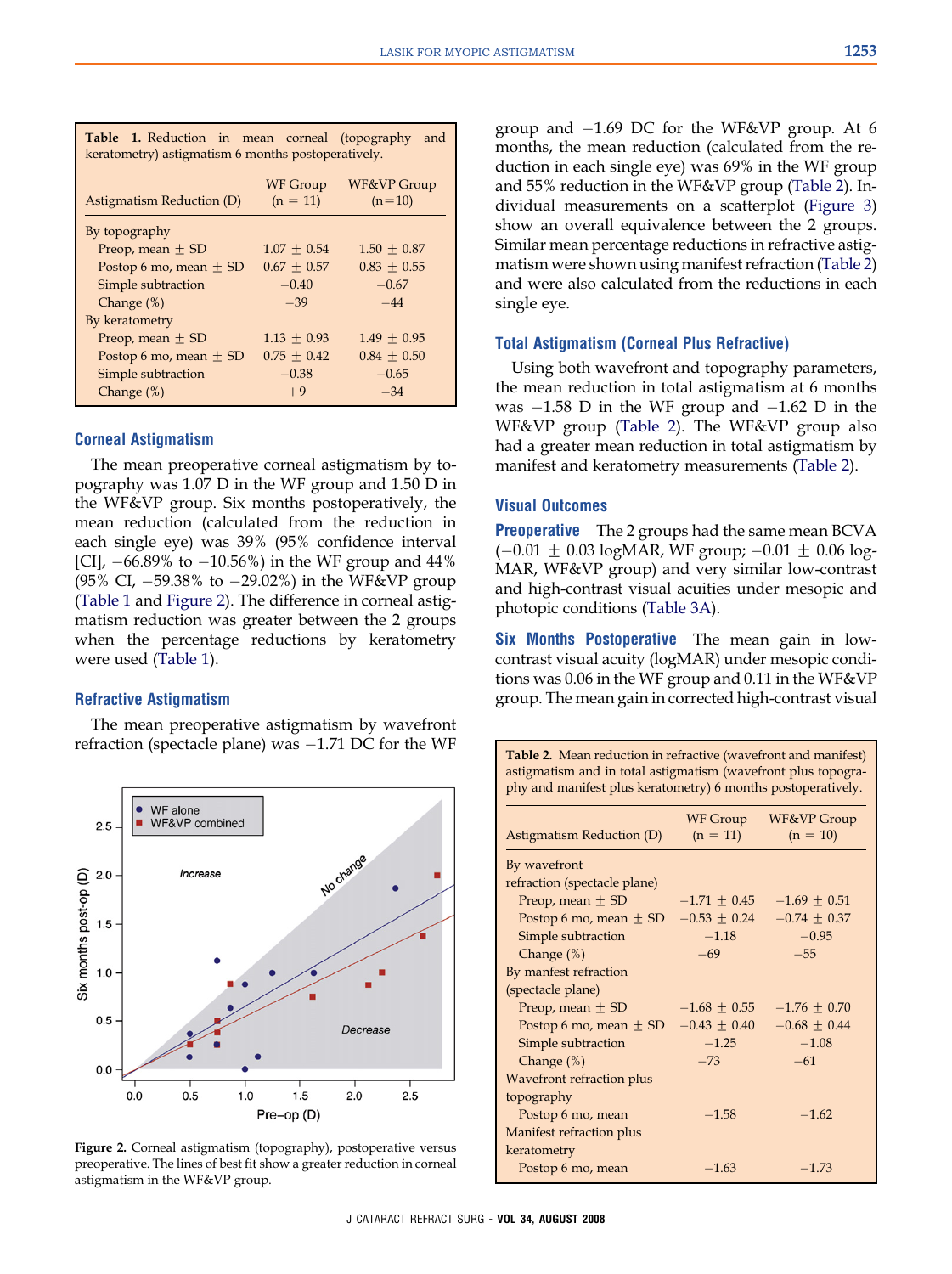<span id="page-4-0"></span>

Figure 3. Refractive astigmatism (wavefront–spectacle plane), postoperative versus preoperative.

acuity was 0.02 and 0.05, respectively (Table 3A and [Figures 4 and 5\)](#page-5-0). Under photopic conditions, the 2 groups had identical gains.

Gains and Losses in Best Corrected Visual Acuity No eye in the WF group had a gain in BCVA and 2 eyes lost 1 line of BCVA. In the WF&VP group, 2 eyes had a gain of 1 line of BCVA and 1 eye lost 1 line ([Table](#page-5-0) [3B\)](#page-5-0).

## **Aberrations**

All aberrations (Zernike) were standardized to a pupil diameter of 5.0 mm.

**Preoperative** The mean astigmatism (3) was  $-0.04 \pm 0.04$ 0.54 µm in the WF group and 0.20  $\pm$  0.51 µm in the WF&VP group ([Table 4](#page-6-0)).

Six Months Postoperative Astigmatism (3) and astigmatism (5) were equivalent in the 2 groups ([Table 4](#page-6-0) and [Figures 6 and 7\)](#page-6-0). Horizontal coma increased 0.02  $\mu$ m in the WF group and decreased 0.04  $\mu$ m in the WF&VP group. [Figure 8](#page-7-0) shows a greater trend toward a reduction in horizontal coma in favor of the WF&VP group.

## Spherical Equivalent

[Table 5](#page-7-0) shows the spherical equivalent preoperatively and 6 months postoperatively. At 6 months, both groups were mildly myopic ([Table 5\)](#page-7-0).

#### Astigmatic Vector Analyses

[Table 6](#page-7-0) shows the mean angle of error (angle between vector of achieved correction and intended correction) 6 months postoperatively. Iris registration

| <b>Visual Acuity (LogMAR)</b> | WF Group<br>$(n = 11)$ | WF&VP Group<br>$(n=10)$ |
|-------------------------------|------------------------|-------------------------|
| Preoperative, Mean $\pm$ SD   |                        |                         |
| <b>BCVA</b>                   | $-0.01 \pm 0.03$       | $-0.01 \pm 0.06$        |
| Photopic                      |                        |                         |
| <b>HCVA</b>                   | $-0.01 \pm 0.07$       | $0.00 + 0.08$           |
| <b>LCVA</b>                   | $0.14 + 0.05$          | $0.14 + 0.05$           |
| Mesopic                       |                        |                         |
| <b>HCVA</b>                   | $0.09 \pm 0.08$        | $0.11 \pm 0.07$         |
| <b>LCVA</b>                   | $0.37 \pm 0.10$        | $0.39 + 0.08$           |
| Postoperative 6 mo,           |                        |                         |
| mean $\pm$ SD (change         |                        |                         |
| preop/postop)                 |                        |                         |
| <b>UCVA</b>                   | $0.03 + 0.06$          | $0.07 + 0.10$           |
| <b>BCVA</b>                   | $0.00 \pm 0.03$        | $-0.01 + 0.04$          |
| Photopic                      |                        |                         |
| <b>HCVA</b>                   | $-0.08 \pm 0.05$       | $-0.07 \pm 0.05$        |
|                               | (Gain 0.07)            | (Gain 0.07)             |
| <b>LCVA</b>                   | $0.12 \pm 0.07$        | $0.12 \pm 0.04$         |
|                               | (Gain 0.02)            | (Gain 0.02)             |
| Mesopic                       |                        |                         |
| <b>HCVA</b>                   | $0.07 \pm 0.11$        | $0.06 \pm 0.11$         |
|                               | (Gain 0.02)            | (Gain 0.05)             |
| <b>LCVA</b>                   | $0.31 \pm 0.12$        | $0.28 \pm 0.13$         |
|                               | (Gain 0.06)            | (Gain 0.11)             |

ity; LCVA = low-contrast visual acuity;  $UCVA =$  uncorrected visual acuity

capture at time of surgery could not be obtained (after 3 attempts) in 3 eyes in the WF&VP group. This is reflected in the consistently greater angle of error in arithmetic and absolute terms in the WF&VP group than in the WF group.

### Subjective Responses to Questionnaire

Six months postoperatively, all patients reported fewer glare symptoms during sunlight hours and from headlights at night. Of the 6 patients in the study who had WF treatment in 1 eye and WF&VP treatment in the other, 2 reported a switch after surgery to favor the vision in the eye that had WF&VP treatment. Preoperatively, 1 of these patients had no preference for either eye while the other preferred the eye that had treatment by WF alone. In both patients, this switch in preference can be attributed to better UCVA and lower corneal astigmatism after surgery in the eye that had the WF&VP treatment. No patient transferred preference to the WF alone eye postoperatively.

# **DISCUSSION**

Several studies $12-15$  show the advantages of wavefront-customized treatments for refractive error. Using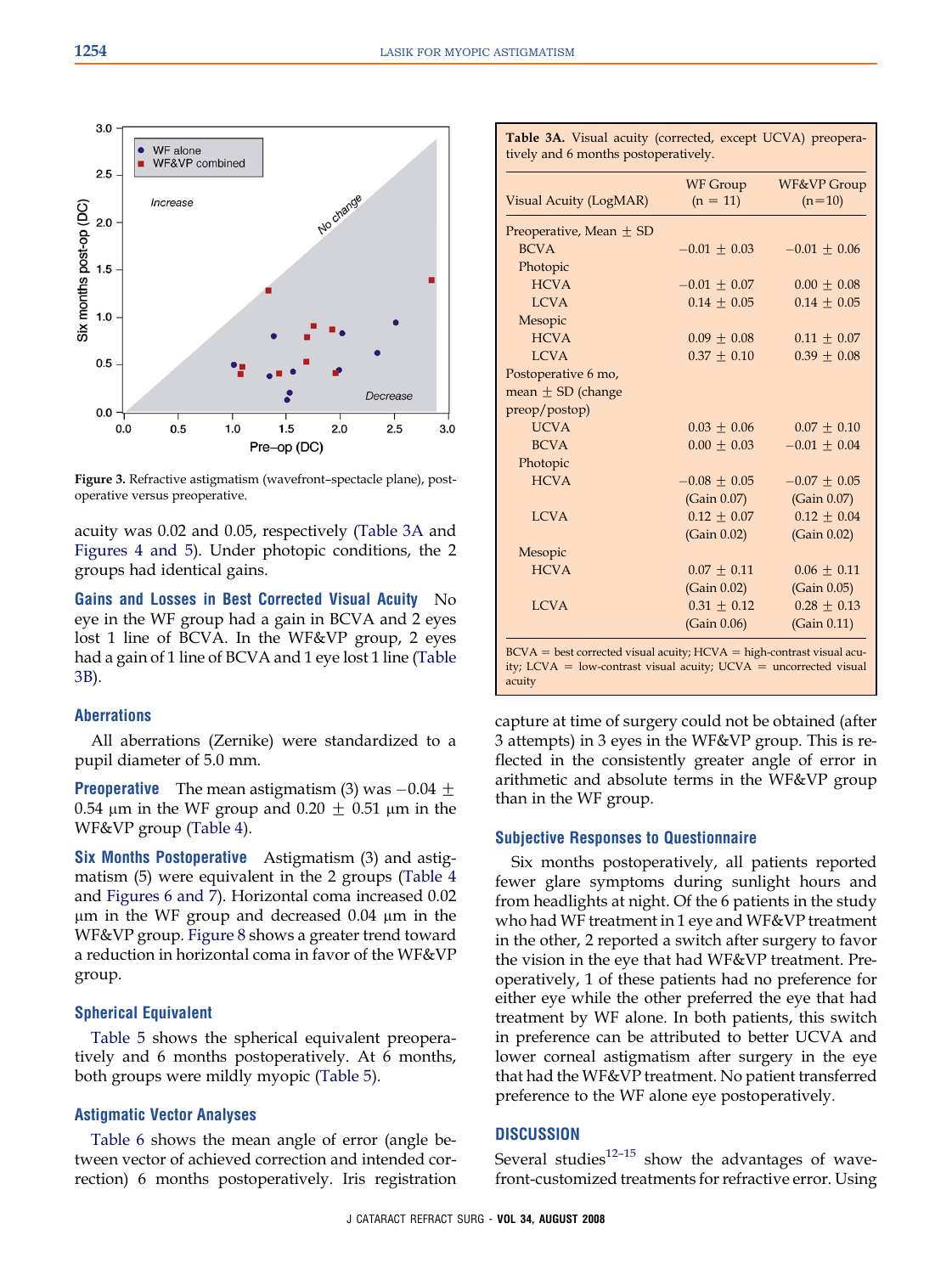<span id="page-5-0"></span>

Figure 4. Corrected low-contrast visual acuity under mesopic conditions, postoperative versus preoperative.

wavefront refraction alone in the treatment of astigmatism has been evaluated, and its limitations have been reported. $2,4,5,11,16$  These include an excessive amount of residual corneal astigmatism, an increase in corneal irregularity, and no consideration of the patients' con-scious perception of their astigmatism.<sup>[4](#page-9-0)</sup>

Treatments guided by topography alone based on spatial analysis of the corneal surface have predominantly been used for corneas that are irregular as a result of previous corneal surgery.<sup>17-21</sup> These treatments have shown to induce higher aberrations compared to preoperative values. $^{21}$  $^{21}$  $^{21}$  To further improve astigmatic outcomes, laser systems are now fitted with iris-registration capabilities and fiducia lines to enhance meridional accuracy of the applied treatment. Despite these advances, the information obtained from topography systems is still primarily used for diagnostic purposes.

Integrating the topography parameters with the wavefront aberrometry in this study was performed in collaboration with AMO/Visx, Inc. Using Iris Registration in both groups reduced the number of

|                | Number of Eyes |             |
|----------------|----------------|-------------|
| Lines of BCVA  | WF Group       | WF&VP Group |
| Gained or Lost | $(n = 11)$     | $(n = 10)$  |
| $+1$           |                | 2           |
| $\Omega$       | 9              | 7           |
| $-1$           | $\mathcal{D}$  |             |



Figure 5. Corrected high-contrast visual acuity under mesopic conditions, postoperative versus preoperative.

variables that might account for differences in outcomes between the 2 groups. The ability to rotate the 2nd-order astigmatism axis independently of the HOAs is not attainable with the standard WaveScan wavefront aberrometry system in conjunction with the Visx Star S4 laser, nor is it currently available in other laser systems to our knowledge. The ASSORT software program modified the spherocylindrical treatment plan to align the treatment closer to the principal meridian of the simulated keratometry of the to-pography in the WF&VP group. A previous study<sup>[8](#page-9-0)</sup> used this method of vector planning to successfully treat myopic astigmatism in eyes with forme fruste or mild keratoconus. To our knowledge, no previously published study has shown safety and uniformly good refractive and corneal astigmatism outcomes in eyes with regular and irregular astigmatic corneas associated with keratoconus.

Vector planning can be extended to normal astigmatic eyes which, in general, have less amounts of ORA and therefore are less challenging in terms of correcting the total amount of astigmatism (corneal plus refractive) in the optical system. On average, 40% less of the ORA being corrected on the cornea would reduce the corneal astigmatism significantly without compromising the refractive astigmatism outcome.<sup>[8](#page-9-0)</sup> However, any chosen percentage of topography parameters could be incorporated and determined on an individual basis, with the goal of minimizing the remaining total (corneal plus refractive) astigmatism.

There are some limitations to the current technology and the ability to use the vector planning technique to its best advantage. These are as follows: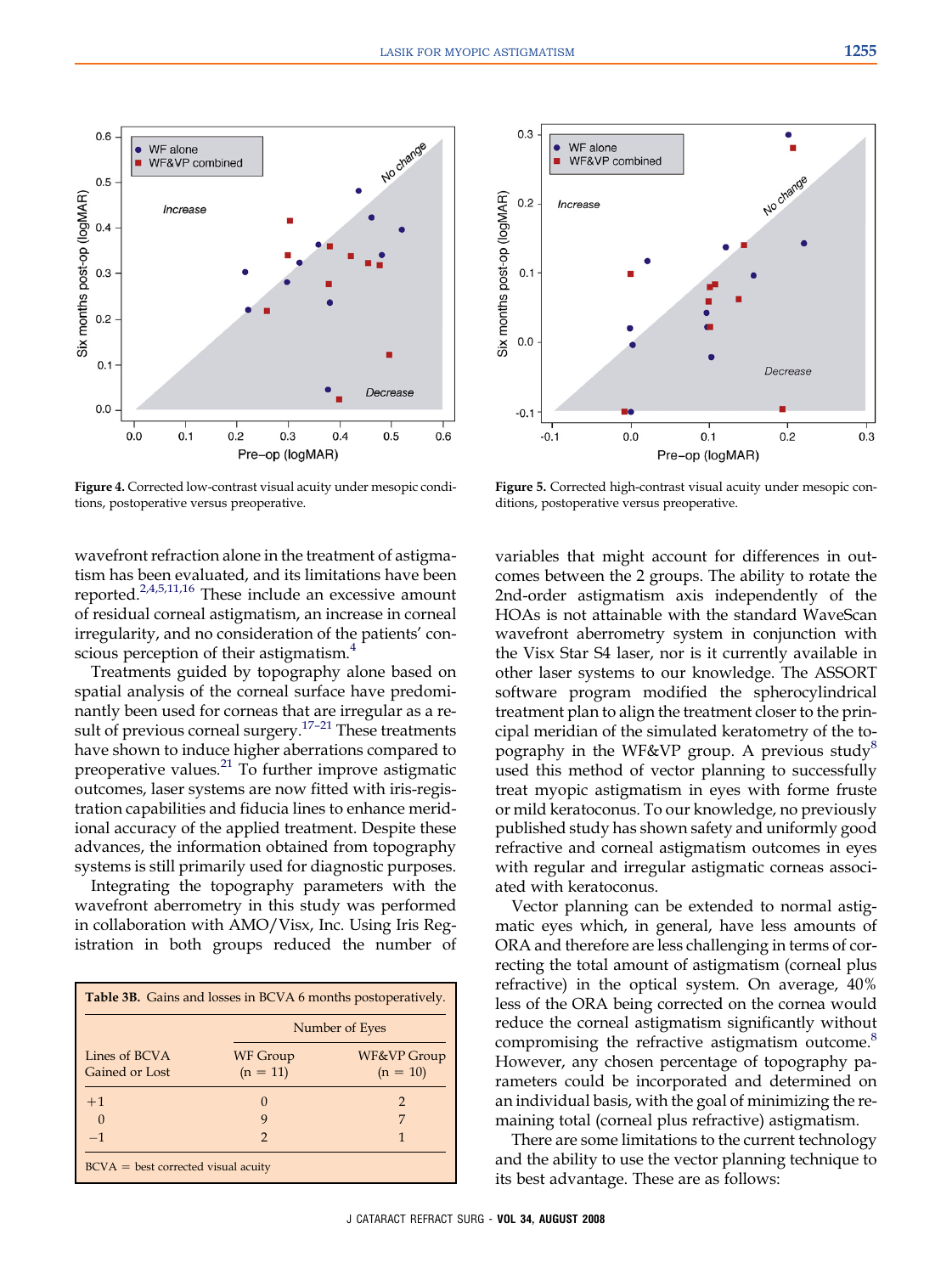<span id="page-6-0"></span>

| Mean RMS (µm)                                    |                  |                                   |
|--------------------------------------------------|------------------|-----------------------------------|
|                                                  | <b>WF Group</b>  | WF&VP Group                       |
| Aberration                                       | $(n = 11)$       | $(n = 10)$                        |
| Preoperative                                     |                  |                                   |
| <b>RMS</b> Total                                 | $2.39 \pm 0.54$  | $3.04 \pm 1.51$                   |
| <b>RMS HOA</b>                                   | $0.15 \pm 0.03$  | $0.15 \pm 0.05$                   |
| Defocus                                          | $2.14 \pm 0.59$  | $2.81 \pm 1.60$                   |
| Astigmatism 3                                    | $-0.04 \pm 0.54$ | $0.20 \pm 0.51$                   |
| Astigmatism 5                                    | $0.17 \pm 0.90$  | $0.17 \pm 0.92$                   |
| Vertical coma                                    | $0.06 \pm 0.06$  | $0.02 \pm 0.07$                   |
| Horizontal coma                                  | $0.00 \pm 0.04$  | $0.00 \pm 0.06$                   |
| Trefoil 30                                       | $-0.02 \pm 0.06$ | $0.03 \pm 0.07$                   |
| Trefoil 0                                        | $0.01 \pm 0.06$  | $-0.01 \pm 0.06$                  |
| Secondary astigmatism                            | $0.00 \pm 0.02$  | $0.00 \pm 0.03$                   |
| $Z(4,-2)$                                        |                  |                                   |
| Secondary astigmatism                            | $0.00 \pm 0.03$  | $-0.01 \pm 0.03$                  |
| Z(4,2)                                           |                  |                                   |
| Postop 6 mo                                      |                  |                                   |
| <b>RMS</b> total                                 | $0.58 \pm 0.23$  | $0.93 \pm 0.78$                   |
| Change preop to postop,<br>$n$ (%)               | $-1.81(76)$      | $-2.11(69)$                       |
| <b>RMS HOA</b>                                   | $0.22 \pm 0.05$  | $0.21 \pm 0.04$                   |
| Change preop to postop,<br>n (%)                 | $+0.07(47)$      | $+0.06$ (40)                      |
| Defocus                                          | $0.07 \pm 0.46$  | $0.33 \pm 1.04$                   |
| Change preop to postop,<br>$n$ (%)               | $-2.07$ (97)     | $-2.48$ (88)                      |
| Astigmatism 3                                    | $0.09 \pm 0.17$  | $0.05 \pm 0.26$                   |
| Change preop to postop,<br>$n$ (%)               | $+0.13$          | $-0.15$                           |
| Astigmatism 5                                    | $0.04 \pm 0.34$  | $0.25 \pm 0.41$                   |
| Change preop to postop,                          | $-0.13$          | $+0.08$                           |
| $n$ (%)                                          |                  |                                   |
| Vertical coma                                    | $0.05 \pm 0.11$  | $0.04 \pm 0.09$                   |
| Change preop to postop,<br>$n$ (%)               | $-0.01$ (17)     | $+0.02(100)$                      |
| Horizontal coma                                  | $0.02 \pm 0.08$  | $-0.04 \pm 0.08$                  |
| Change preop to postop,                          | $+0.02$          | $-0.04$                           |
| n (%)                                            |                  |                                   |
| Trefoil 30                                       |                  | $-0.04 \pm 0.09$ $-0.01 \pm 0.12$ |
| Change preop to postop, $-0.02$ (100)<br>$n$ (%) |                  | $-0.04(133)$                      |
| Trefoil 0                                        | $0.01 \pm 0.07$  | $-0.03 \pm 0.08$                  |
| Change preop to postop,<br>$n$ (%)               |                  | $0.00$ (0) $-0.02$ (200)          |
| Secondary astigmatism<br>$Z(4,-2)$               | $0.00 \pm 0.02$  | $0.00 \pm 0.02$                   |
| Change preop to postop,<br>n (%)                 | 0.00(0)          | $0.00$ $(0)$                      |
| Secondary astigmatism                            |                  | $0.00 \pm 0.02$ -0.01 $\pm$ 0.03  |
| Z(4,2)<br>Change preop to postop,<br>$n$ (%)     | $0.00 \quad (0)$ | $0.00$ (0)                        |



Figure 6. Astigmatism 3 (Zernike), postoperative versus preoperative.

- 1. Topography systems use simulated keratometry to describe the corneal shape. It is too simple to describe such a complex shape with a single simulated K value; higher-order terms are required in the clinical setting, particularly if they are to be used in the treatment profile.
- 2. Future advances in technology could allow for the HOAs to change, to reflect the modification occurring when vector planning at the 2nd-order level of the spherocylinder is used.
- 3. The ability to have a shape profile of the cornea in combination with the corresponding shape profile of the wavefront will maximize the potential of vector planning by repeating the process many times



Figure 7. Astigmatism 5 (Zernike), postoperative versus preoperative.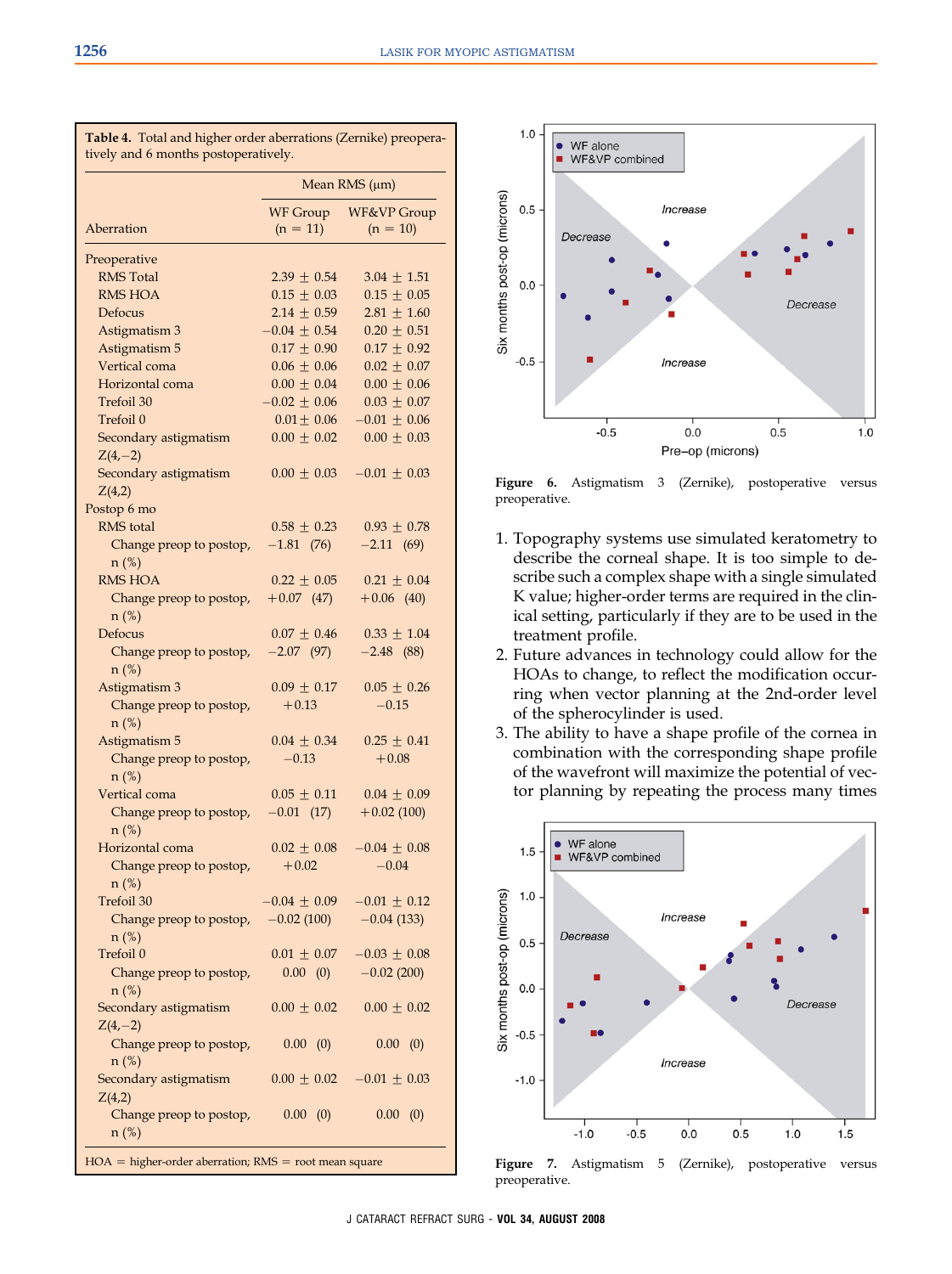<span id="page-7-0"></span>

Figure 8. Horizontal coma postoperative versus preoperative displaying a greater trend toward reducing horizontal coma in favor of the WF&VP group.

over the entire ablation profile. At present, the simulated keratometry and the wavefront refraction are the measurements most commonly adopted by surgeons to describe the corneal shape and the optical system of the eye.

4. Variability in measurement in topographic and wavefront devices creates a challenge in obtaining the most consistent numbers from each device. The ORA is calculated using the surgeon-selected preoperative topography and wavefront parameters. Conversion of the wavefront map using different sets of basis functions (eg, Zernike, Taylor) can make wavefront simulation and manipulation easier and more accurate, particularly in cases of irregular corneas[.22–24](#page-9-0) The decision as to which are the best representative parameters to use is ultimately made by the surgeon using his or her overall experience. This can be based on variables that include quality of images captured during aberrometry and topography, room illumination, how closely the wavefront refraction corresponds to the manifest refraction, and how the simulated K values of the topography correspond to the corneal keratometry.

| <b>Table</b> 5. Spherical<br>postoperatively. | equivalent       | preoperatively                             | and |
|-----------------------------------------------|------------------|--------------------------------------------|-----|
| Mean SE (D) $\pm$ SD (Spectacle Plane)        |                  |                                            |     |
| Time                                          |                  | WF Group $(n = 11)$ WF&VP Group $(n = 10)$ |     |
| Preop                                         | $-2.64 + 0.77$   | $-3.65 + 1.82$                             |     |
| Postop, 6 mo                                  | $-0.10 \pm 0.20$ | $-0.26 + 0.34$                             |     |
| $SE = spherical$ equivalent                   |                  |                                            |     |

| <b>Table 6.</b> Mean angle of error (absolute) 6 months<br>postoperatively. |                                 |                                   |
|-----------------------------------------------------------------------------|---------------------------------|-----------------------------------|
| Mean Absolute Angle of Error<br>(Degrees) $\pm$ SD                          |                                 |                                   |
| Time                                                                        | WF Group<br>$(n = 11)$          | WF&VP Group<br>$(n = 10)$         |
| Wavefront refraction<br>Topography                                          | $5.77 + 4.35$<br>$12.00 + 9.23$ | $9.71 + 10.15$<br>$16.61 + 10.51$ |

5. Vector planning has a less beneficial effect when astigmatism treatment is associated with low ORA or the treatment is for sphere only.

Further studies examining combined topographic– refractive treatment would require individual laser manufacturers to modify the treatment profiles accordingly. The number of eyes treated in this study was restricted to initially display a trend, or at least equivalence, before the study was expanded to pursue trends and significance in the outcome parameters measured. AMO/Visx does not currently have the available resources to further broaden this study. Thus, the results were submitted with the limited number of subjects treated.

Using descriptive statistics, $10$  we estimated a cohort of up to 300 eyes necessary to show statistical significance of 0.05 or less in the corneal topography and wavefront refractive astigmatism parameters measured. The process of vector planning reduces corneal astigmatism to a greater degree than treating using re-fractive parameters alone ([Table 1\)](#page-3-0). $8$  Thus, the number of eyes required to achieve statistical significance was based on both the corneal topography and the wavefront refractive astigmatism. This statistical significance may readily be achieved in a concurrent multicenter masked randomized study using the vec-tor planning technique<sup>[2](#page-9-0)</sup> incorporated into wavefrontguided treatments. Equivalence was achieved in all measured parameters, and there were some discernible trends in this study that are worthy of reporting, even with the relatively small number of eyes studied.

The WF&VP group had a greater absolute and proportional reduction in astigmatism as measured by both topography and keratometry, despite disadvantages detailed below. This outcome was expected as the corneal astigmatism was incorporated into the treatment plan; thus, the ablation was orientated with less ''off-axis'' effect to the principal corneal meridian. [Figure 2](#page-3-0) shows a trend toward a greater reduction in corneal astigmatism (via topography) in the WF&VP group than in the WF group.

The wavefront refraction in the WaveScan wavefront aberrometer is calculated from Zernike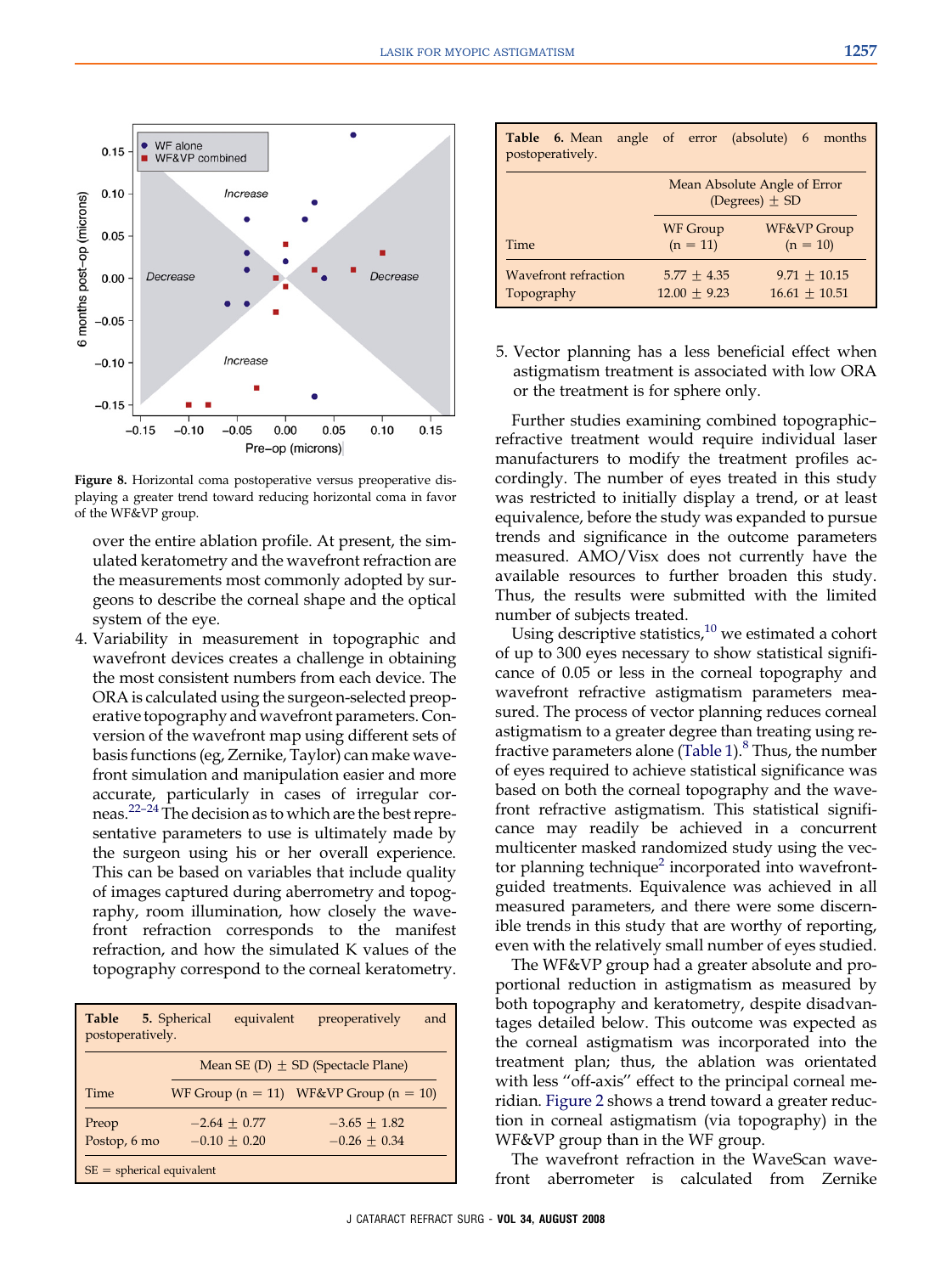coefficients c\_2^-2, c\_2^0, and c\_2^2, which is universal for all aberrometers. $25$  The mean postoperative refractive astigmatism at 6 months was less in the WF group. However, [Figure 3](#page-4-0) shows a relative equivalence in the 2 groups. The WF&VP group had a greater reduction than the WF group in overall astigmatism (corneal plus refractive) for wavefront and topography parameters 6 months postoperatively. This was also consistent for manifest refraction and keratometry values [\(Table 2\)](#page-3-0).

Visual outcomes were comparable or better under mesopic conditions (low and high contrast), with a greater potential for improvement in BCVA in the WF&VP group ([Tables 3A and 3B\)](#page-4-0).

The HOAs were not specifically modified in either of the 2 groups. However, in practice, they cannot be treated fully independently of the modified 2nd-order term.

The horizontal coma data showed a greater trend in favor of the WF&VP group postoperatively to aggregate around zero microns and remained in the same form as preoperatively; that is, myopic coma or hyperopic coma.

It is interesting that as a result of the questionnaire, 2 patients changed their preferred eye and favored the eye that had WF&VP combined treatment after the surgery. No patient changed preference to the eye treated using WF alone.

Comparative disadvantages of wavefront and vector planning combined (WF&VP group) in this study were as follows:

- 1. The WF&VP group was expected to have more total astigmatism remaining in the eye and its optical correction postoperatively because the eye with the higher ORA was allocated to this group when both eyes were suitable for inclusion.
- 2. The WF group had less preoperative corneal astigmatism.
- 3. TheWF&VP group also had greater total RMS values and higher spherical refractive error preoperatively.
- 4. The 3 eyes in which iris-registration capture failed at time of surgery (after 3 attempts) were coincidentally all in the WF&VP group. This loss of 14% of cases (3 of 21 eyes) is in line with that in another study using this system and rates quoted by AMO/Visx. $^{26}$  $^{26}$  $^{26}$  Light-colored eyes and limbal recognition are possible reasons that iris registration could not be obtained in these cases. The angle of error, described specifically as the angle between the surgically induced astigmatism vector (SIA) and the target induced astigmatism vector  $(TIA)<sub>1,3</sub>$  $(TIA)<sub>1,3</sub>$  $(TIA)<sub>1,3</sub>$  in these 3 cases was not outside the mean distribution in this study; hence, these eyes were included in the analysis.

5. The treatment emphasis for eliminating remaining ORA was fixed to leave 60% on the cornea and 40% in the wavefront refraction to maintain a consistent paradigm for such a study. Individualizing this emphasis choice would have provided more scope for achieving improved outcomes.

Without these disadvantages prevailing in the WF&VP group, a future study incorporating a larger cohort should show an even more favorable trend than obtained in this study in terms of the outcomes of the combined treatment.

Future advances in the measurement of corneal shape and a better understanding of HOAs and their impact on visual function may result in more accurate parameters than are currently used to plan treatments in laser surgery. If the corneal shape is described in greater detail than the simulated K values and aberrometry is displayed by corresponding detail over the entrance pupil, vector planning can be incorporated at each of these coinciding points individually to achieve a true use of combined corneal and wavefront parameters.

In summary, there was a trend toward greater correction of corneal astigmatism, comparable or better visual outcomes (low and high contrast) under mesopic conditions, greater reduction in horizontal coma, and greater potential for improvement in BCVA in the WF&VP group. The outcome benefit achievable was limited by the evident differences in preoperative corneal astigmatism and RMS total magnitudes between the 2 groups, with the WF&VP group starting with the disadvantage of higher levels for both parameters. A future study would likely be impartially randomized, avoiding the bias introduced when the eye with the greater ORA was assigned to the WF&VP group. However, the outcomes in the study group (WF&VP) appeared to have overcome these additional hurdles and achieved equivalent or superior results with no adverse effects.

In conclusion, the application of the detailed information obtained from both wavefront aberrometry and topography systems into a systematic treatment paradigm using vector planning can provide the refractive laser surgeon with a technique to potentially improve corneal and visual outcomes and overall patient satisfaction. This study found measurable benefits by applying the wavefront 2nd-order cylindrical treatment closer to the principal (flat) corneal meridian. Larger studies can now be performed with confidence because the safety and potential benefit of this technique have been established. These would allow rigorous statistical investigation of improvement in visual outcomes gained by combining wavefront with topographic data. The adoption of vector planning